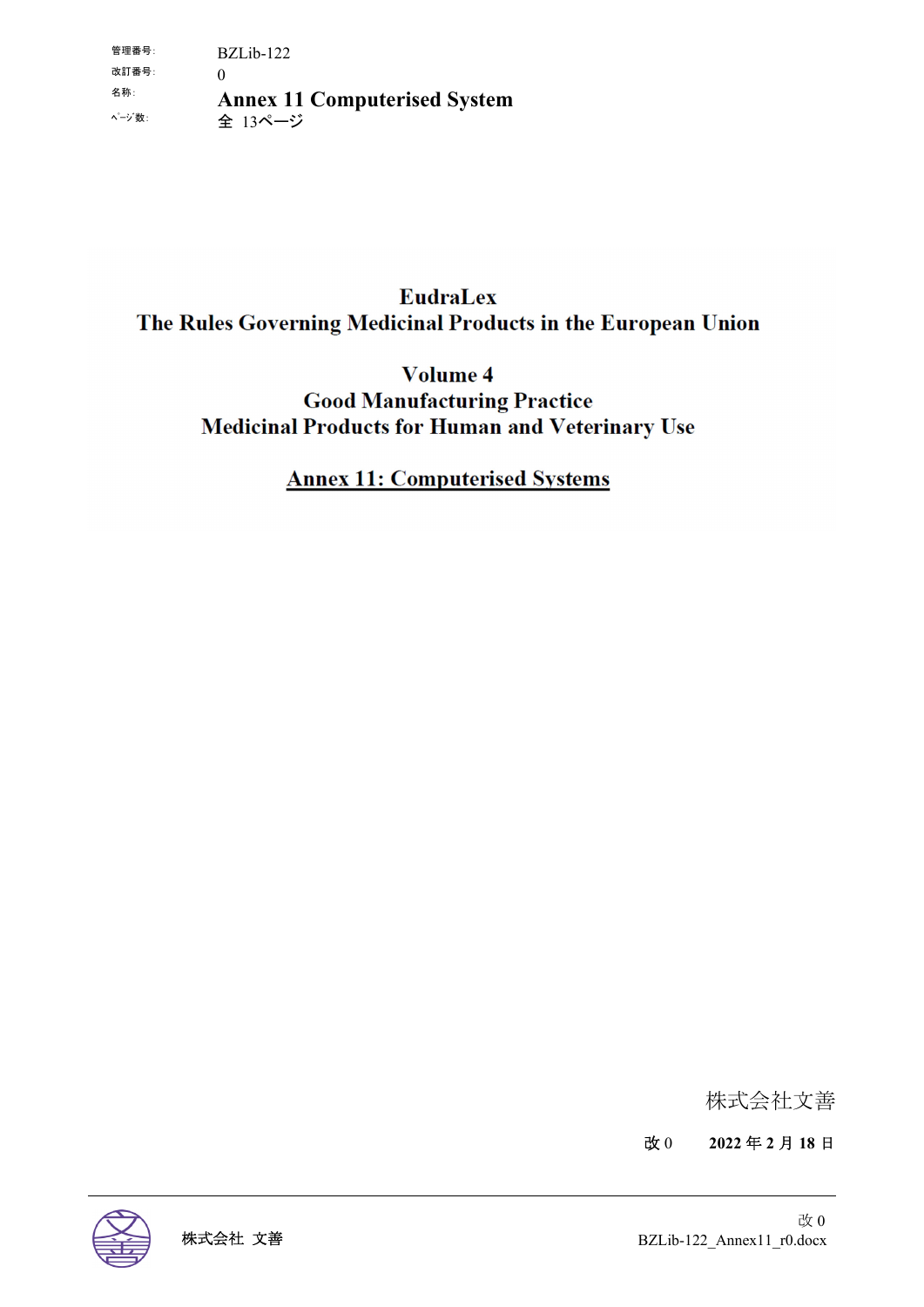#### 【注記】

本書は、European Union が発行した英語原文の和訳翻訳です。本翻訳文はアズビル株 式会社にて和文翻訳したものに対して、株式会社文善がアズビル株式会社の許諾を得て 一部加筆修正したものです。

翻訳文はできるだけ英語原文に忠実になるよう努めましたが、あくまでも英語原文を 正とするものです。本書は規制の理解を補助する目的で作成したものであり、アズビル 株式会社及び株式会社文善は、翻訳文に誤りがないことについて保証いたしません。

原文の内容をご自身で必ず確認してください。アズビル株式会社及び株式会社文善 は、本書を利用したことに起因して、お客様に何らかの損害が生じたとしても、これに ついては一切の責任を負いません。

本書に記載の翻訳文については、事前にアズビル株式会社及び株式会社文善の書面に よる許可がある場合を除き、複製、コピーその他いかなる方法による複写、及び引用、 転載も禁止とさせていただきます。

本書に含まれる内容は、予告なしに変更されることがあります。

本書を含め、株式会社文善のサイト(https://bunzen.co.jp)では、電磁的記録・電子署名等 に関する規制やガイダンスの翻訳を掲載しています。

本書、株式会社文善のサービス等への質問、コメント等は info1@bunzen.co.jp にお寄 せください。

【本書の表記について】 文脈に応じ説明を補足した場合、〔 〕内にそれを記述しています。

訳者による注記は段落末尾に【訳注】として追記しています。

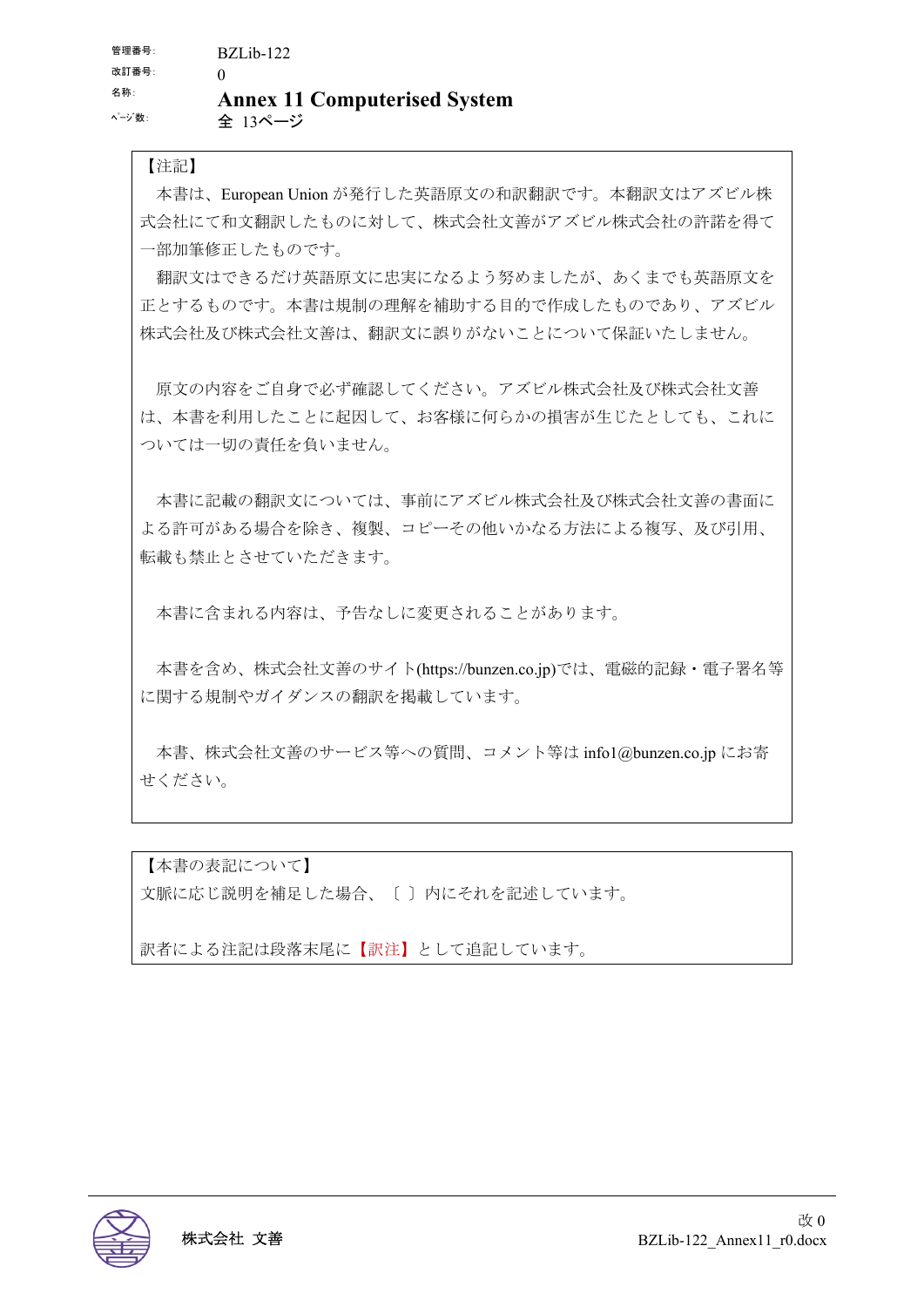# 目次

| 1.           |  |
|--------------|--|
| 2.           |  |
| 3.           |  |
|              |  |
| $\mathbf{4}$ |  |
|              |  |
| 5.           |  |
| 6.           |  |
| 7.           |  |
| 8.           |  |
| 9.           |  |
| 10.          |  |
| 11.          |  |
| 12.          |  |
| 13.          |  |
| 14.          |  |
| 15.          |  |
| 16.          |  |
| 17.          |  |
|              |  |

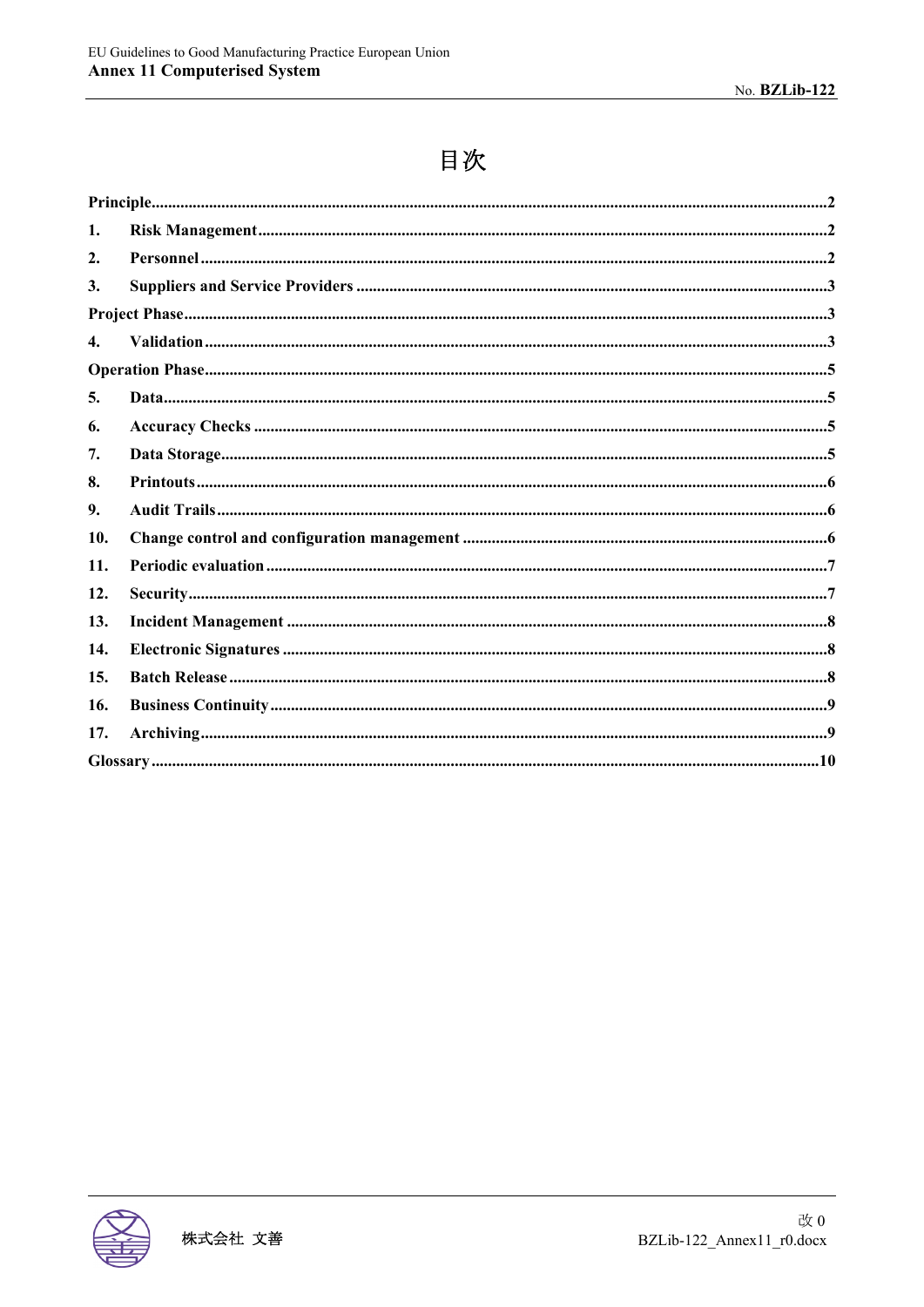| Legal basis for publishing the detailed guidelines:   | 詳細ガイドラインを発行するための法的根拠:                        |
|-------------------------------------------------------|----------------------------------------------|
| Article 47 of Directive 2001/83/EC on the Community   | ヒト向け医薬品製品に関する EC 規則であるディ                     |
| code relating to medicinal products for human use and | レクティブ 2001/83/EC 第47 項及び獣薬製品に関               |
| Article 51 of Directive 2001/82/EC on the Community   | する EC 規則であるディレクティブ 2001/82/EC                |
| code relating to veterinary medicinal products. This  | 第51項。本文書は、ヒト向け医薬品のための                        |
| document provides guidance for the interpretation of  | GMP を記載したディレクティブ 2003/94/EC 及び               |
| the principles and guidelines of good manufacturing   | 獣薬製品のための GMP を記載したディレクティ                     |
| practice (GMP) for medicinal products as laid down in | ブ 91/412/EEC の原則及び指針について解釈を提                 |
| Directive 2003/94/EC for medicinal products for       | 供するものである。                                    |
| human use and Directive 91/412/EEC for veterinary     |                                              |
| use.                                                  |                                              |
| Status of the document: revision 1                    | 文書のステータス:リビジョン1                              |
|                                                       |                                              |
| Reasons for changes: the Annex has been updated in    | 改訂理由:コンピュータ化システムの使用が増                        |
| response to the increased use of computerised systems | 加し、その複雑さが増してきていることを受                         |
| and the increased complexity of these systems.        | け、Annex の改訂を行った。                             |
| Consequential amendments are also proposed for        | 現状に対応するための修正は、GMP Guide [訳注]                 |
| Chapter 4 of the GMP Guide.                           | の Chapter 4 についても提案されている。                    |
|                                                       | 【訳注】EU Guide to GMP は、                       |
|                                                       | https://ec.europa.eu/health/medicinal-       |
|                                                       | products/eudralex/eudralex-volume-4 en を参照のこ |
|                                                       | と。                                           |
| Deadline for coming into operation: 30 June 2011      | 運用開始までの期限: 2011年6月30日                        |

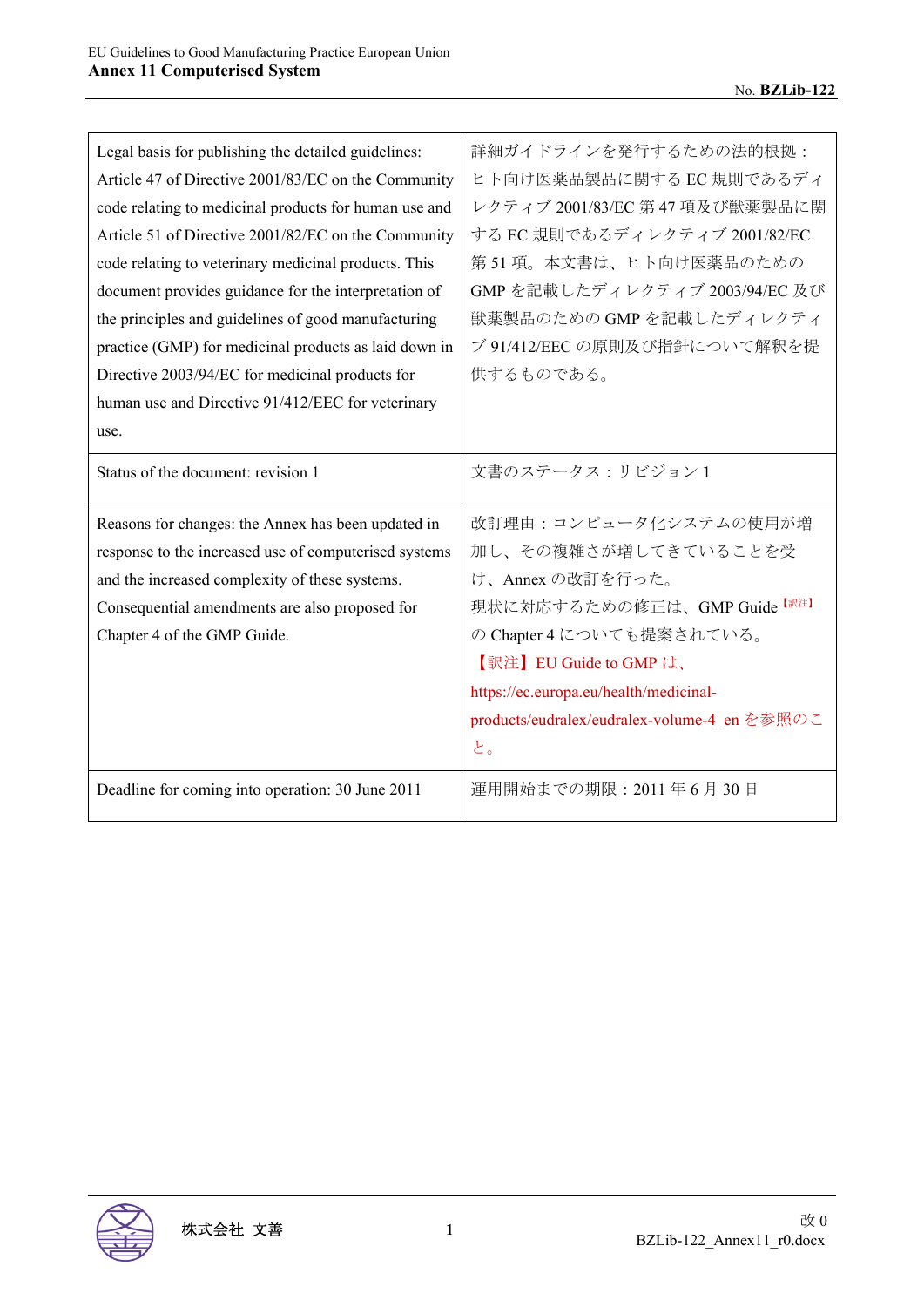| This annex applies to all forms of computerised        | 本 annex は、GMP で規制された活動に利用され |
|--------------------------------------------------------|-----------------------------|
| systems used as part of a GMP regulated activities. A  | るあらゆる形態のコンピュータ化システムに適       |
| computerised system is a set of software and hardware  | 用される。                       |
| components which together fulfill certain              | コンピュータ化システムは、ソフトウェア及び       |
| functionalities.                                       | ハードウェア部品の集合であり、それらが合わ       |
|                                                        | さって、ある機能を実現するものである。         |
| The application should be validated; IT infrastructure | アプリケーションはバリデートすべきであり、       |
| should be qualified. Where a computerised system       | IT インフラストラクチャは適格性評価すべきで     |
| replaces a manual operation, there should be no        | ある。手動で行っている作業をコンピュータ化       |
| resultant decrease in product quality, process control | システムで置き換えたときに、その結果として       |
| or quality assurance. There should be no increase in   | 製品品質、プロセス制御、又は品質保証のレベ       |
| the overall risk of the process.                       | ルが低下しないようにすべきである。プロセス       |
|                                                        | のリスクが全般に増えることのないようにすべ       |
|                                                        | きである。                       |

#### **1. Risk Management**  リスク管理

| Risk management should be applied throughout the         | コンピュータ化システムのライフサイクルを通 |
|----------------------------------------------------------|-----------------------|
| lifecycle of the computerised system taking into         | して、患者の安全、データインテグリティ及び |
| account patient safety, data integrity and product       | 製品の品質を考慮に入れたリスク管理を適用す |
| quality. As part of a risk management system,            | べきである。リスク管理システムの一環とし  |
| decisions on the extent of validation and data integrity | て、正当性のある、文書化されたリスク評価に |
| controls should be based on a justified and              | 基づいて、バリデーション及びデータの完全性 |
| documented risk assessment of the computerised           | のための管理の範囲を決定すべきである。   |
| system.                                                  |                       |
|                                                          |                       |

#### **2. Personnel**  要員

| There should be close cooperation between all            | プロセスオーナー、システムオーナー、Qualified |
|----------------------------------------------------------|-----------------------------|
| relevant personnel such as Process Owner, System         | Person、IT 等の関連する全ての社員が密接に協力 |
| Owner, Qualified Persons and IT. All personnel           | すべきである。全ての社員がそれぞれの職務を       |
| should have appropriate qualifications, level of access  | 遂行するため、適切な資格、アクセスレベルを       |
| and defined responsibilities to carry out their assigned | 持たせ、責任範囲を定義すべきである。          |
| duties.                                                  |                             |
|                                                          |                             |

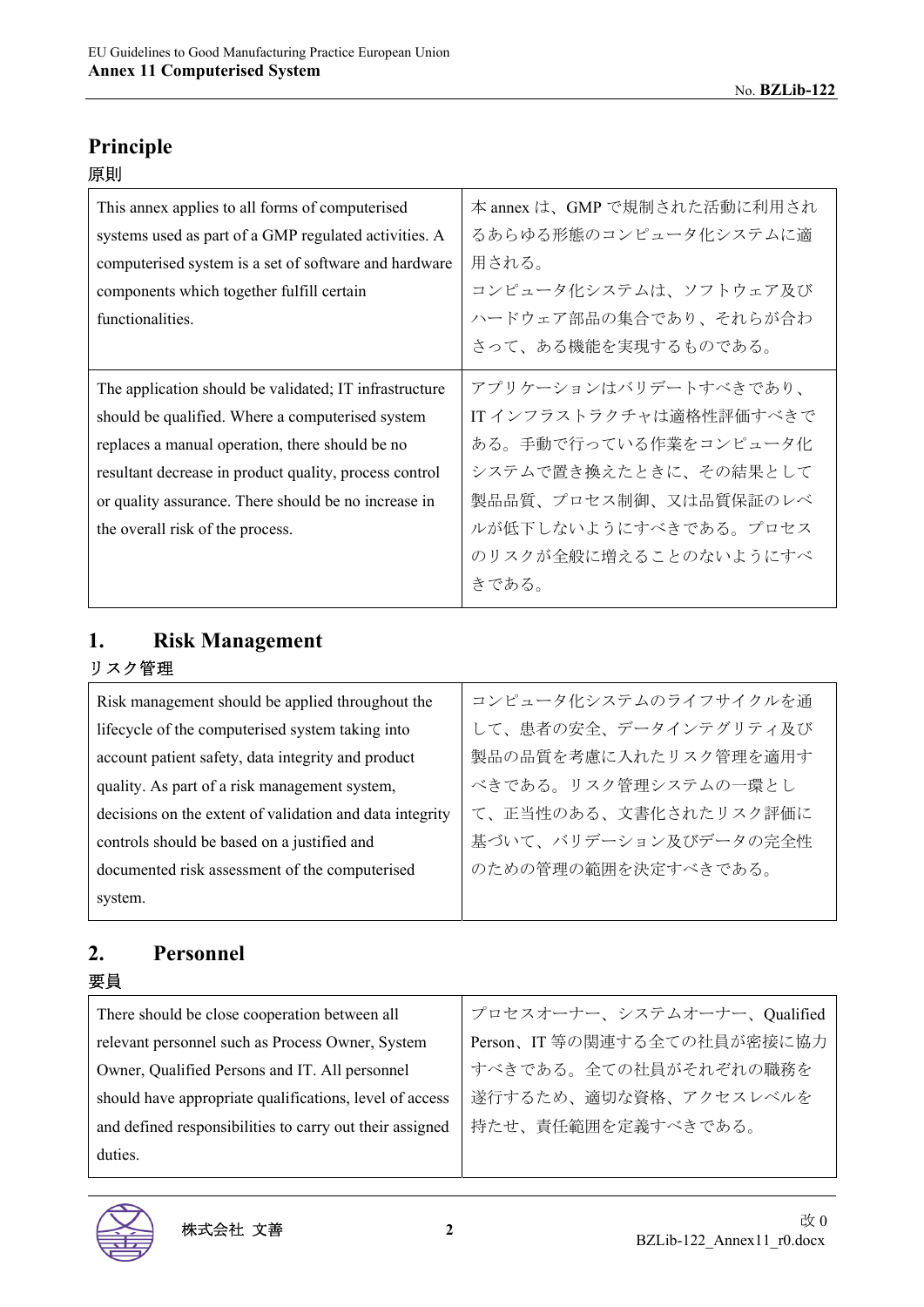## **3. Suppliers and Service Providers**  供給者及びサービスプロバイダー

| 3.1 When third parties (e.g. suppliers, service          | 3.1 第三者(供給者、サービスプロバイダー等)   |
|----------------------------------------------------------|----------------------------|
| providers) are used e.g. to provide, install, configure, | を、コンピュータ化システムや関連するサービ      |
| integrate, validate, maintain (e.g. via remote access),  | スの提供、インストール、構成、統合、バリデ      |
| modify or retain a                                       | ート、(リモートアクセス経由等による)保       |
| computerised system or related service or for data       | 守、保管等、又はデータ処理に利用する場合、      |
| processing, formal agreements must exist between the     | 正式な合意書が製造業者と全ての第三者との間      |
| manufacturer and any third parties, and these            | に交わされなければならない。これらの合意書      |
| agreements should include clear statements of the        | は第三者の役割についての明確な記述を含むべ      |
| responsibilities of the third party. IT-departments      | きである。IT 部門も同様と考えるべきである。    |
| should be considered analogous.                          |                            |
| The competence and reliability of a supplier are<br>3.2  | 製品やサービスプロバイダーを選定する場<br>3.2 |
| key factors when selecting a product or service          | 供給者の能力及び信頼性が重要な要因とな<br>合、  |
| provider. The need for an audit should be based on a     | 監査が必要かどうかは、リスク評価を行<br>る。   |
| risk assessment.                                         | い、その評価に基づいて判断すべきである。       |
| Documentation supplied with commercial off-<br>3.3       | 3.3 規制対象のユーザーは市販製品とともに提供   |
| the-shelf products should be reviewed by regulated       | される文書をレビューし、ユーザー要求が満足      |
| users to check that user requirements are fulfilled.     | されていることを確認すべきである。          |
|                                                          |                            |
| Quality system and audit information relating to<br>3.4  | 3.4 ソフトウェア及び実装されたシステムの供給   |
| suppliers or developer of software                       | 者や開発者に関する品質システム及び監査の情      |
| and implemented systems should be made available to      | 報は、査察官の要求があったときに提示できる      |
| inspectors on request.                                   | ようにしておくべきである。              |

#### **Project Phase**  プロジェクトフェーズ

#### **4. Validation**  バリデーション

| 4.1 The validation documentation and reports should   | 4.1 バリデーション文書及び報告書では、ライフ |
|-------------------------------------------------------|--------------------------|
| cover the relevant steps of the life cycle.           | サイクルにおける全ての関連ステップをカバー    |
| Manufacturers should be able to justify their         | すべきである。製造業者は自分達の標準、プロ    |
| standards, protocols, acceptance criteria, procedures | トコル、受入基準、手順及び記録について、リ    |
| and records based on their risk assessment.           | スク評価に基づいて正当性を示せるようにすべ    |
|                                                       | きである。                    |
|                                                       |                          |

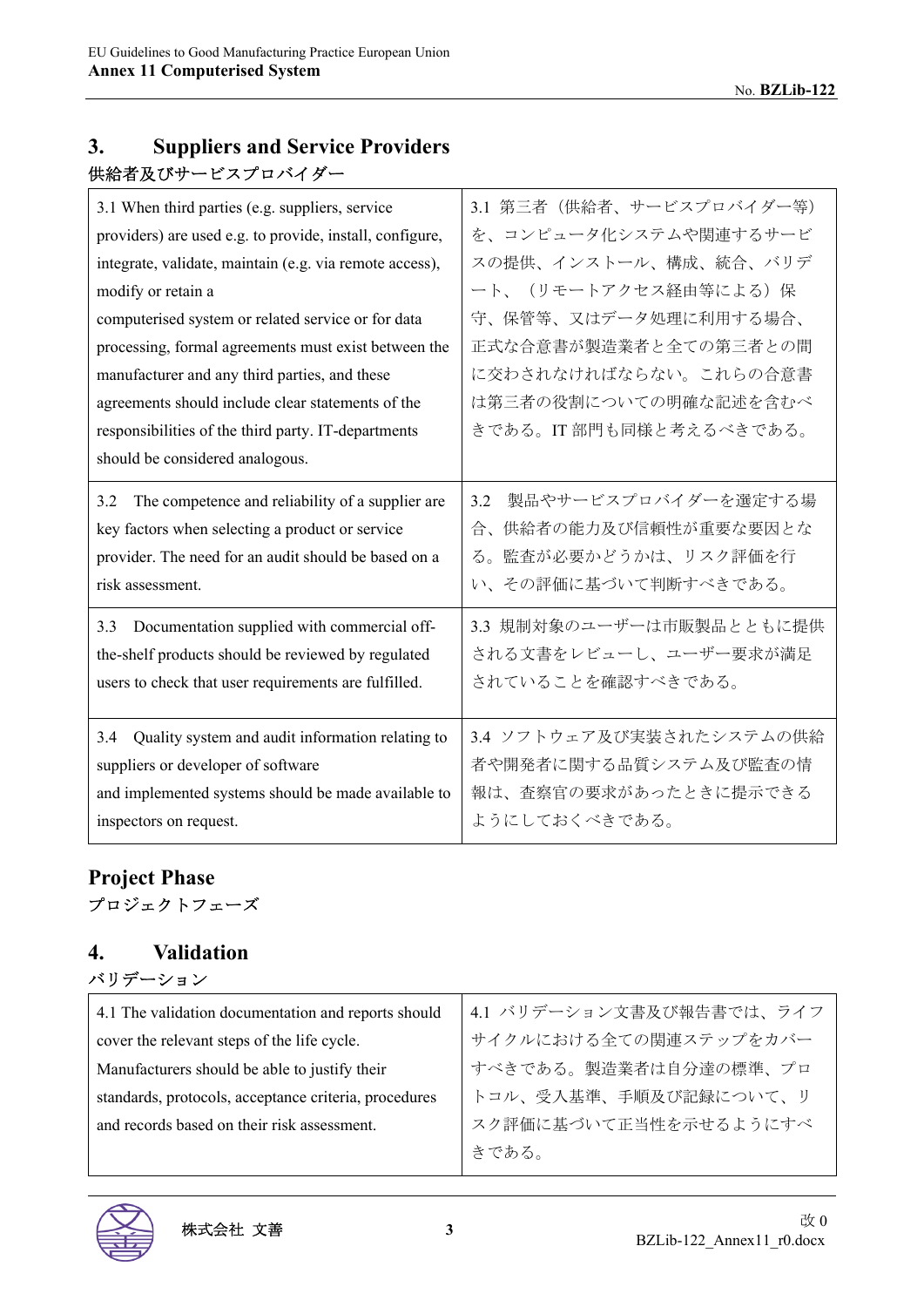| 4.2 Validation documentation should include change                                                                                                                                                                                                                                                                                                                                       | 4.2 バリデーション文書には、変更管理記録(該                                                                                                                                                                               |
|------------------------------------------------------------------------------------------------------------------------------------------------------------------------------------------------------------------------------------------------------------------------------------------------------------------------------------------------------------------------------------------|--------------------------------------------------------------------------------------------------------------------------------------------------------------------------------------------------------|
| control records (if applicable) and reports on any                                                                                                                                                                                                                                                                                                                                       | 当時のみ)及びバリデーションの過程で観察さ                                                                                                                                                                                  |
| deviations observed during the validation process.                                                                                                                                                                                                                                                                                                                                       | れた逸脱の報告を含めるべきである。                                                                                                                                                                                      |
| 4.3 An up to date listing of all relevant systems and<br>their GMP functionality (inventory) should be<br>available. For critical systems an up to date system<br>description detailing the physical and logical<br>arrangements, data flows and interfaces with other<br>systems or processes, any hardware and software pre-<br>requisites, and security measures should be available. | 4.3 全ての関連するシステム及びその GMP 機能<br>に関する最新の一覧表(システム台帳)を用意<br>すべきである。重要なシステムについては、最<br>新のシステムデスクリプション(物理的及び論<br>理的配置、データフロー、他システムやプロセ<br>スとのインターフェイス、ハードウェアやソフ<br>トウェアに関する必要条件、セキュリティ方策<br>を詳述するもの)を用意すべきである。 |
| 4.4 User Requirements Specifications should describe<br>the required functions of the computerised system and<br>be based on documented risk assessment and GMP<br>impact. User requirements should be traceable<br>throughout the life-cycle.                                                                                                                                           | 4.4 ユーザー要求仕様書にはコンピュータ化シス<br>テムに要求される機能を記載すべきであり、文<br>書化されたリスク評価及び GMP への影響に応じ<br>たものとすべきである。ライフサイクルを通じ<br>てユーザー要求まで辿ることができるようにす<br>べきである。                                                              |
| 4.5 The regulated user should take all reasonable                                                                                                                                                                                                                                                                                                                                        | 4.5 規制対象のユーザーは、あらゆる合理的な手                                                                                                                                                                               |
| steps, to ensure that the system has been developed in                                                                                                                                                                                                                                                                                                                                   | 段を講じ、システムが適切な品質管理システム                                                                                                                                                                                  |
| accordance with an appropriate quality management                                                                                                                                                                                                                                                                                                                                        | に沿って開発されたことを確実にすべきであ                                                                                                                                                                                   |
| system. The supplier should be assessed appropriately.                                                                                                                                                                                                                                                                                                                                   | る。供給者は適切に評価すべきである。                                                                                                                                                                                     |
| 4.6 For the validation of bespoke or customised                                                                                                                                                                                                                                                                                                                                          | 4.6 カスタムコンピュータ化システムのバリデー                                                                                                                                                                               |
| computerised systems there should be a process in                                                                                                                                                                                                                                                                                                                                        | ションについては、システムライフサイクルの                                                                                                                                                                                  |
| place that ensures the formal assessment and reporting                                                                                                                                                                                                                                                                                                                                   | 全ステージにおいて品質及びパフォーマンス                                                                                                                                                                                   |
| of quality and performance measures for all the life-                                                                                                                                                                                                                                                                                                                                    | [を確保するため]の方策を正式に評価し報告                                                                                                                                                                                  |
| cycle stages of the system.                                                                                                                                                                                                                                                                                                                                                              | するようなプロセスを設けるべきである。                                                                                                                                                                                    |
| 4.7 Evidence of appropriate test methods and test<br>scenarios should be demonstrated.<br>Particularly, system (process) parameter limits, data<br>limits and error handling should be considered.<br>Automated testing tools and test environments should<br>have documented assessments for their adequacy.                                                                            | 4.7 テスト方式及びテストシナリオが適切であっ<br>たことを示す証拠を用意すべきである。特に、<br>システム (プロセス) パラメータ限界値、デー<br>夕限界値及びエラー処理を考慮すべきである。<br>自動テストに用いるツール及びテスト環境につ<br>いては、その妥当性を示す文書化された評価を<br>用意すべきである。                                   |

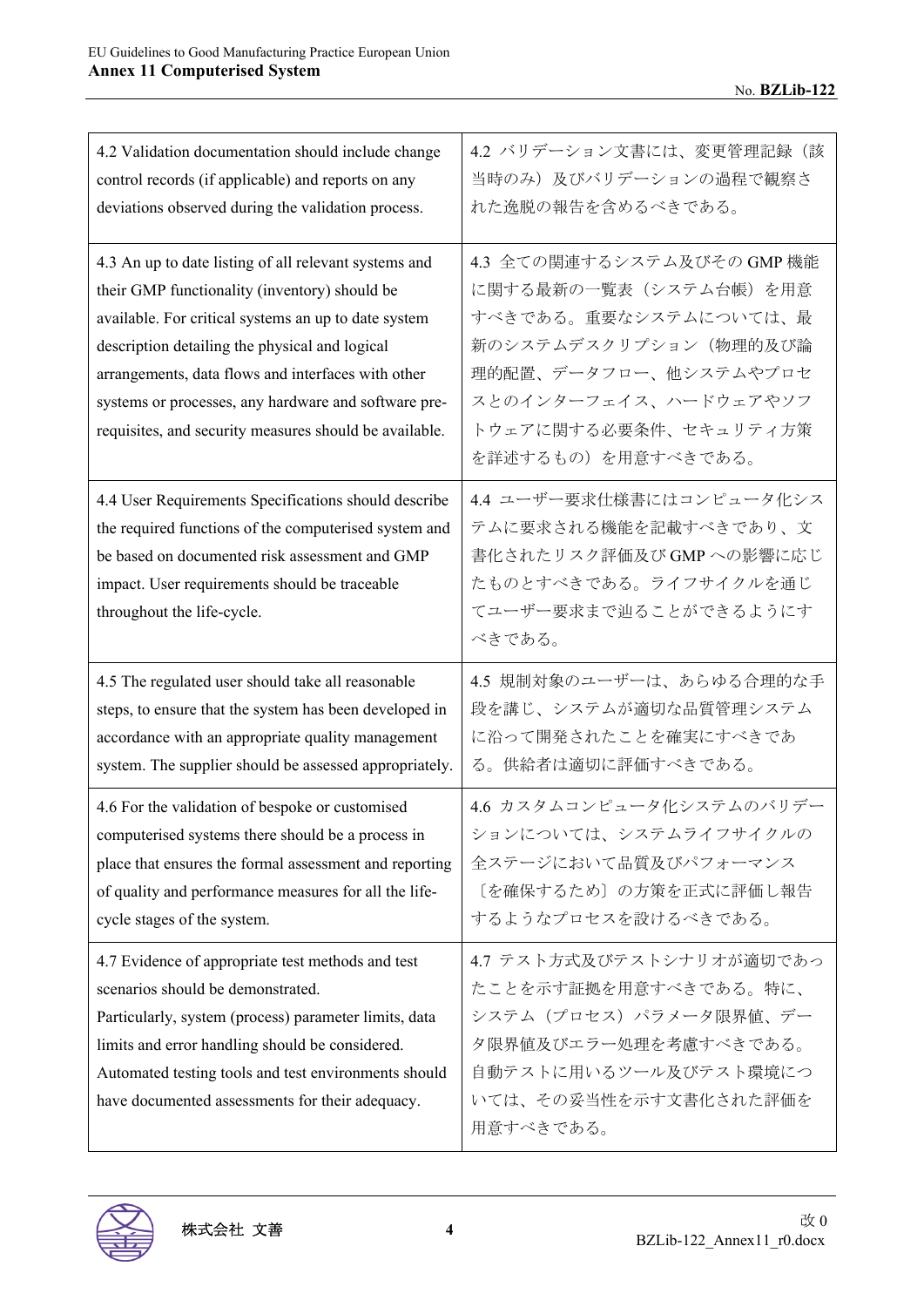| 4.8 If data are transferred to another data format or  | 4.8 データが他のデータフォーマットや他のシス |
|--------------------------------------------------------|--------------------------|
| system, validation should include checks that data are | テムに移行される場合、移行によってデータの    |
| not altered in value and/or meaning during this        | 値・意味が変わっていないことをバリデーショ    |
| migration process.                                     | ンにより確認すべきである。            |

## **Operation Phase**  運用フェーズ

#### **5. Data**  データ

| Computerised systems exchanging data electronically    | コンピュータ化システムが他システムと電子的 |
|--------------------------------------------------------|-----------------------|
| with other systems should include appropriate built-in | にデータを交換する場合、リスクを最小化する |
| checks for the correct and secure entry and processing | ために、入力及び処理が正確かつ安全に行われ |
| of data, in order to minimize the risks.               | ていることを示すビルトインチェック機能をシ |
|                                                        | ステムに持たせるべきである。        |

#### **6. Accuracy Checks**  正確性のチェック

| For critical data entered manually, there should be an | 重要度の高いデータを手で入力する場合は、そ |
|--------------------------------------------------------|-----------------------|
| additional check on the accuracy of the data. This     | のデータの正確性について追加チェックを行う |
| check may be done by a second operator or by           | べきである。この追加チェックは、二人目の操 |
| validated electronic means. The criticality and the    | 作者が行ってもよいし、バリデートされた電子 |
| potential consequences of erroneous or incorrectly     | 的な方法を用いて行ってもよい。システムに誤 |
| entered data to a system should be covered by risk     | ったデータや不正確なデータを入力した場合の |
| management.                                            | 重大さ、及び起こりうる結果は、リスク管理で |
|                                                        | 検討すべきである。             |

## **7. Data Storage**  データ格納

| 7.1 Data should be secured by both physical and         | 7.1 データは物理的及び電子的な手段の両方によ |
|---------------------------------------------------------|--------------------------|
| electronic means against damage. Stored data should     | って損傷から保護すべきである。格納されてい    |
| be checked for accessibility, readability and accuracy. | るデータが、アクセスでき、読むことができ、    |
| Access to data should be ensured throughout the         | かつ正確であることをチェックすべきである。    |
| retention period.                                       | 保存期間中は、データに確実にアクセスできな    |
|                                                         | ければならない。                 |

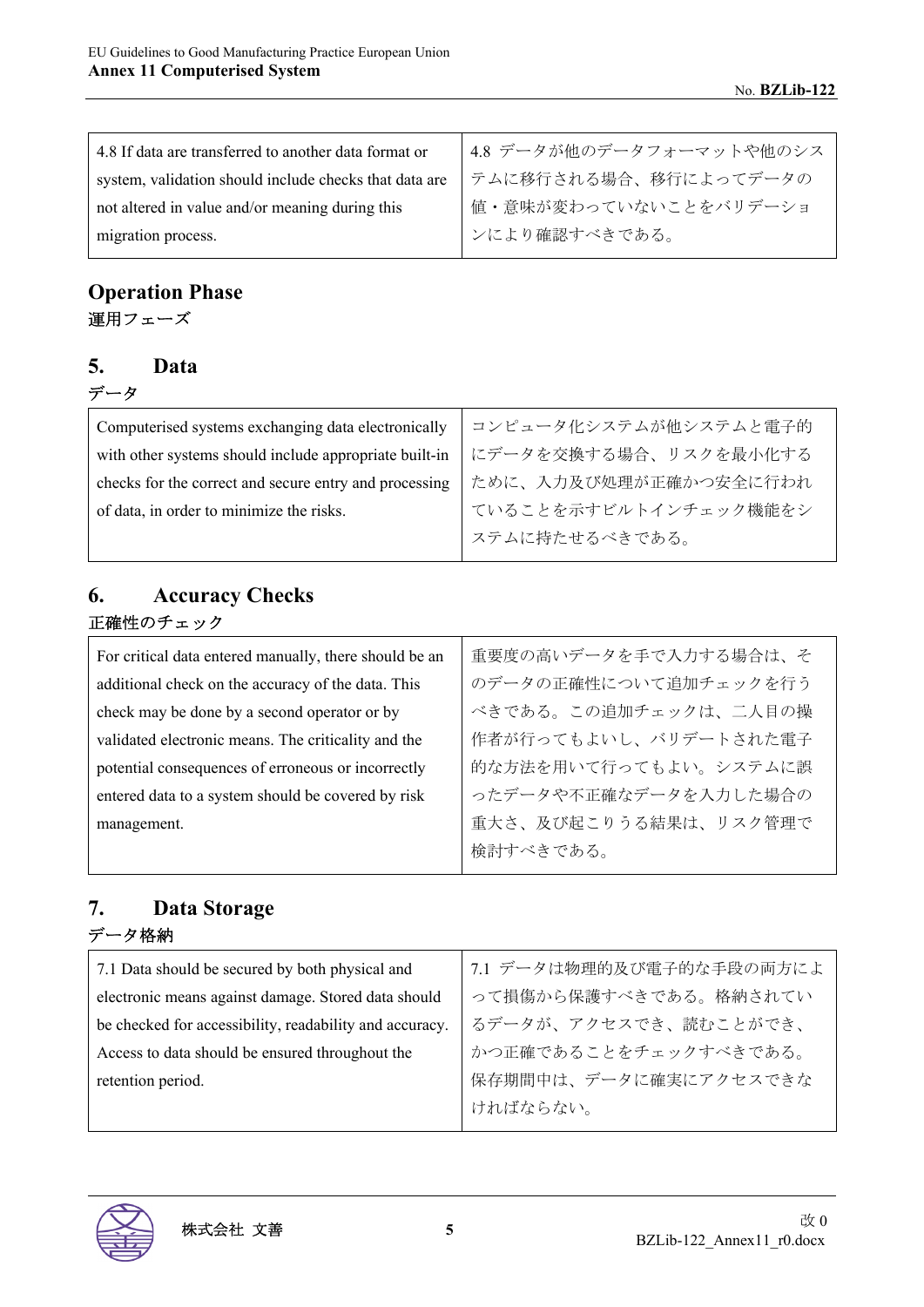| 7.2 Regular back-ups of all relevant data should be  | 7.2 全ての関連データは、定期的にバックアップ |
|------------------------------------------------------|--------------------------|
| done. Integrity and accuracy of backup data and the  | すべきである。バックアップデータの完全性及    |
| ability to restore the data should be checked during | び正確性、並びにデータを復元できることを、    |
| validation and monitored periodically.               | バリデーション時に確認するとともに、定期的    |
|                                                      | にモニターすべきである。             |

#### **8. Printouts**  プリントアウト

| 8.1 It should be possible to obtain clear printed copies                                                                                                            | 8.1 電子的に格納されたデータについては鮮明な                                                           |
|---------------------------------------------------------------------------------------------------------------------------------------------------------------------|------------------------------------------------------------------------------------|
| of electronically stored data.                                                                                                                                      | 印刷コピーを取れるようにすべきである。                                                                |
| 8.2 For records supporting batch release it should be<br>possible to generate printouts indicating if any of the<br>data has been changed since the original entry. | 8.2 バッチリリースを判断するための記録につい<br>ては、最初の入力時からデータの変更があった<br>かどうかを示す情報を印刷できるようにすべき<br>である。 |

## **9. Audit Trails**

#### 監査証跡

| Consideration should be given, based on a risk          | GMPに関連する全ての変更·削除についての記 |
|---------------------------------------------------------|------------------------|
| assessment, to building into the system the creation of | 録(システム生成の監査証跡)を生成する機能  |
| a record of all GMP-relevant changes and deletions (a   | をシステムに作りこむかどうかをリスク評価に  |
| system generated "audit trail"). For change or deletion | 基づいて検討すべきである。GMPに関連する変 |
| of GMP-relevant data the reason should be               | 更・削除については、理由も記録されるべきで  |
| documented. Audit trails need to be available and       | ある。監査証跡は、いつでも利用でき、一般的  |
| convertible to a generally intelligible form and        | に判読できる形式に変換可能で、定期的にレビ  |
| regularly reviewed.                                     | ューされる必要がある。            |

### **10. Change control and configuration management**  変更管理と構成管理

| Any changes to a computerised system including | コンピュータ化システムに対するいかなる変更 |
|------------------------------------------------|-----------------------|
| system configurations should only be made in a | (システム構成の変更を含む)も管理された方 |
| controlled manner in accordance with a defined | 法で、定義された手順に従って行うべきであ  |
| procedure.                                     | $\delta$ .            |

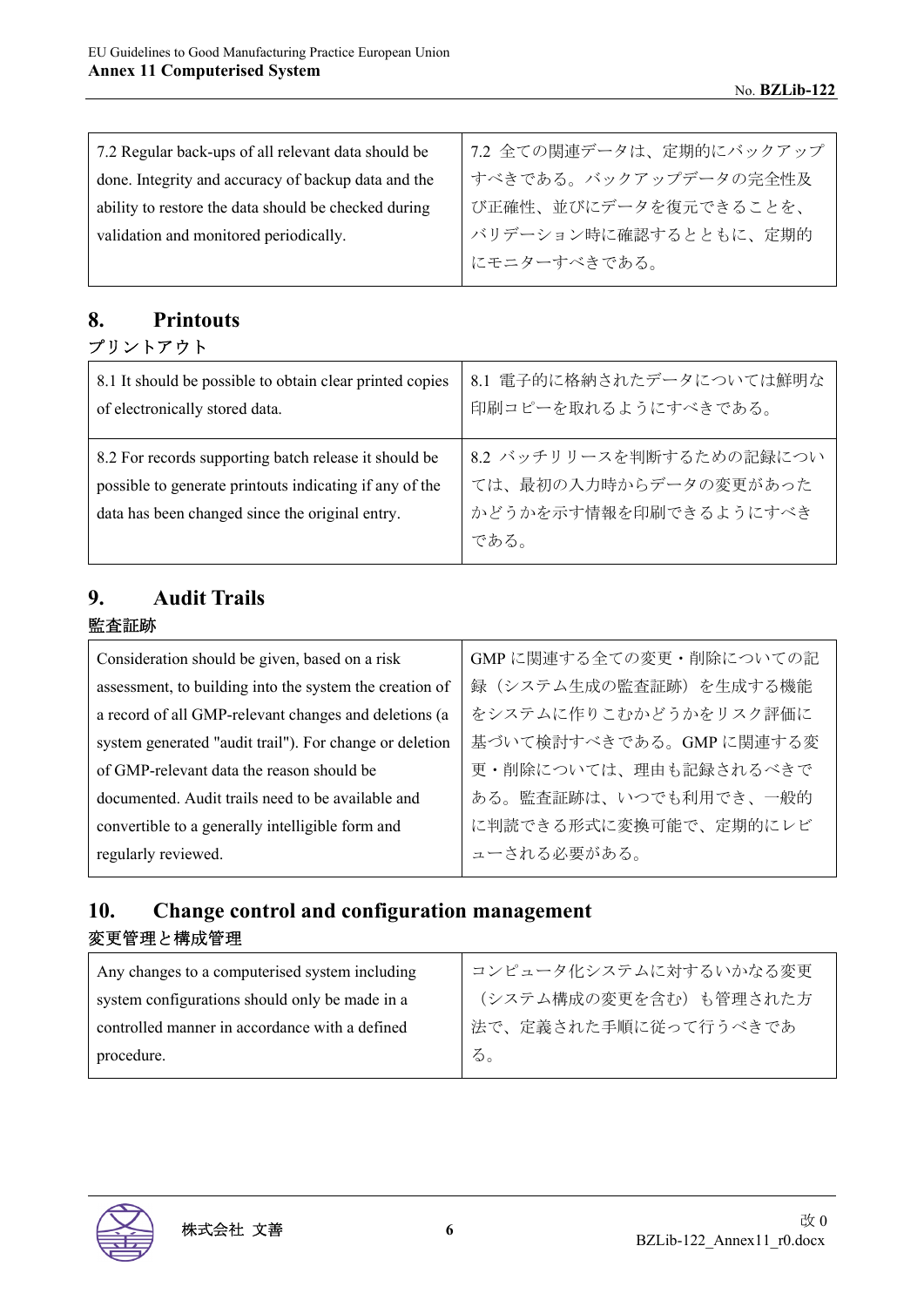## **11. Periodic evaluation**

#### 定期評価

| コンピュータ化システムを定期的に評価し、そ    |
|--------------------------|
| れらが有効な状態であり GMP に準拠しているこ |
| とを確認すべきである。このような評価には、    |
| 必要に応じて、現在の機能範囲、逸脱記録、イ    |
| ンシデント、問題、アップグレード来歴、パフ    |
| オーマンス、信頼性、セキュリティ、バリデー    |
| ション状態の報告等が含まれる。          |
|                          |

#### **12. Security**  セキュリティ

| 12.1 Physical and/or logical controls should be in<br>place to restrict access to computerized system to<br>authorised persons. Suitable methods of preventing<br>unauthorised entry to the system may include the use<br>of keys, pass cards, personal codes with passwords,<br>biometrics, restricted access to computer equipment<br>and data storage areas. | 12.1 コンピュータ化システムへのアクセスを権<br>限のある者に制限するため、物理的/論理的管理<br>を設けるべきである。権限を持たない者による<br>システムへのデータ入力を防止するための適切<br>な方法としては、キー、パスカード、パスワー<br>ド付きのパーソナルコード、バイオメトリク<br>ス、コンピュータ端末及びデータ格納装置のあ<br>る場所へのアクセス制限等がある。 |
|-----------------------------------------------------------------------------------------------------------------------------------------------------------------------------------------------------------------------------------------------------------------------------------------------------------------------------------------------------------------|----------------------------------------------------------------------------------------------------------------------------------------------------------------------------------------------------|
| 12.2 The extent of security controls depends on the                                                                                                                                                                                                                                                                                                             | 12.2 セキュリティ管理の程度はコンピュータ化                                                                                                                                                                           |
| criticality of the computerised system.                                                                                                                                                                                                                                                                                                                         | システムの重要度に依る。                                                                                                                                                                                       |
| 12.3 Creation, change, and cancellation of access                                                                                                                                                                                                                                                                                                               | 12.3 アクセス権限の生成、変更、取り消しは記                                                                                                                                                                           |
| authorisations should be recorded.                                                                                                                                                                                                                                                                                                                              | 録に残すべきである。                                                                                                                                                                                         |
| 12.4 Management systems for data and for documents                                                                                                                                                                                                                                                                                                              | 12.4 データ及び文書を管理するシステムは、デ                                                                                                                                                                           |
| should be designed to record the identity of operators                                                                                                                                                                                                                                                                                                          | ータの入力、変更、確認、削除を行う操作者を                                                                                                                                                                              |
| entering, changing, confirming or deleting data                                                                                                                                                                                                                                                                                                                 | 日付・時刻付きで記録するように設計すべきで                                                                                                                                                                              |
| including date and time.                                                                                                                                                                                                                                                                                                                                        | ある。                                                                                                                                                                                                |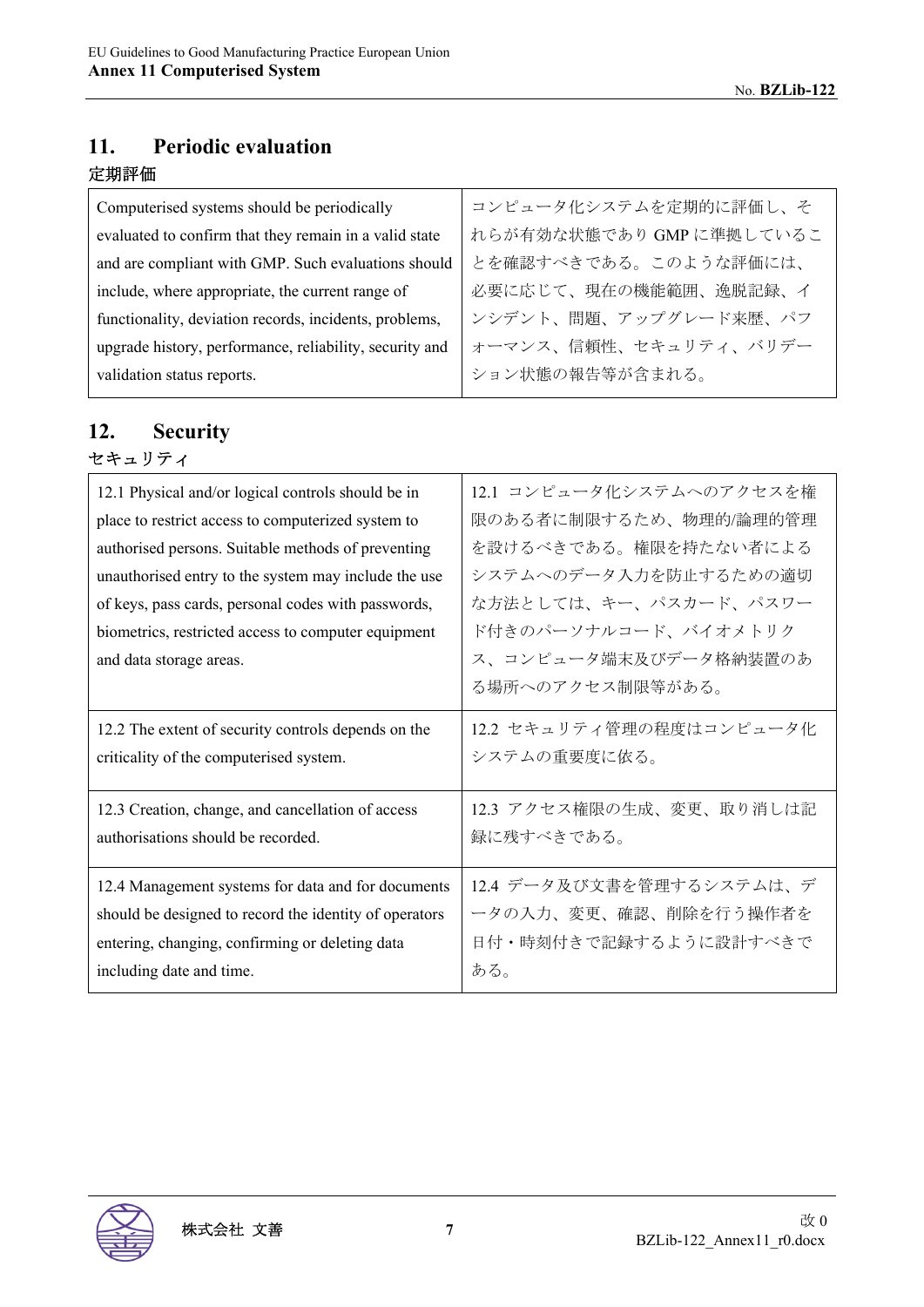#### **13. Incident Management**  インシデント管理

| All incidents, not only system failures and data errors, | インシデントは、システム障害やデータエラー |
|----------------------------------------------------------|-----------------------|
| should be reported and assessed. The root cause of a     | に限らず、全て報告し、評価すべきである。重 |
| critical incident should be identified and should form   | 大なインシデントについては、真の原因を突き |
| the basis of corrective and preventive actions.          | 止め、それを是正・予防措置に役立てるべきで |
|                                                          | ある。                   |

### **14. Electronic Signatures**  電子署名

| Electronic records may be signed electronically.     | 電子記録への署名は電子的なものでもよい。電   |
|------------------------------------------------------|-------------------------|
| Electronic signatures are expected to:               | 子署名については以下が期待される。       |
| a. have the same impact as hand-written signatures   | a.会社の中で手書き署名と同等の効果をもってい |
| within the boundaries of the company,                | る                       |
| b. be permanently linked to their respective record, | b.署名された記録に永続的に紐付けされている  |
| c. include the time and date that they were applied. | c. 署名を行ったときの日時が含まれている   |

#### **15. Batch Release**  バッチリリース

| When a computerised system is used for recording       | コンピュータ化システムを certification/バッチリ |
|--------------------------------------------------------|---------------------------------|
| certification and batch release, the system should     | リースを記録するために用いる場合、システム           |
| allow only Qualified Persons to certify the release of | は Qualified Person のみがバッチリリースを  |
| the batches and it should clearly identify and record  | certify できるようにし、バッチをリリース又は      |
| the person releasing or certifying the batches. This   | certify した者を明確に識別し、記録すべきであ      |
| should be performed using an electronic signature.     | る。これは電子署名により行うべきである。            |

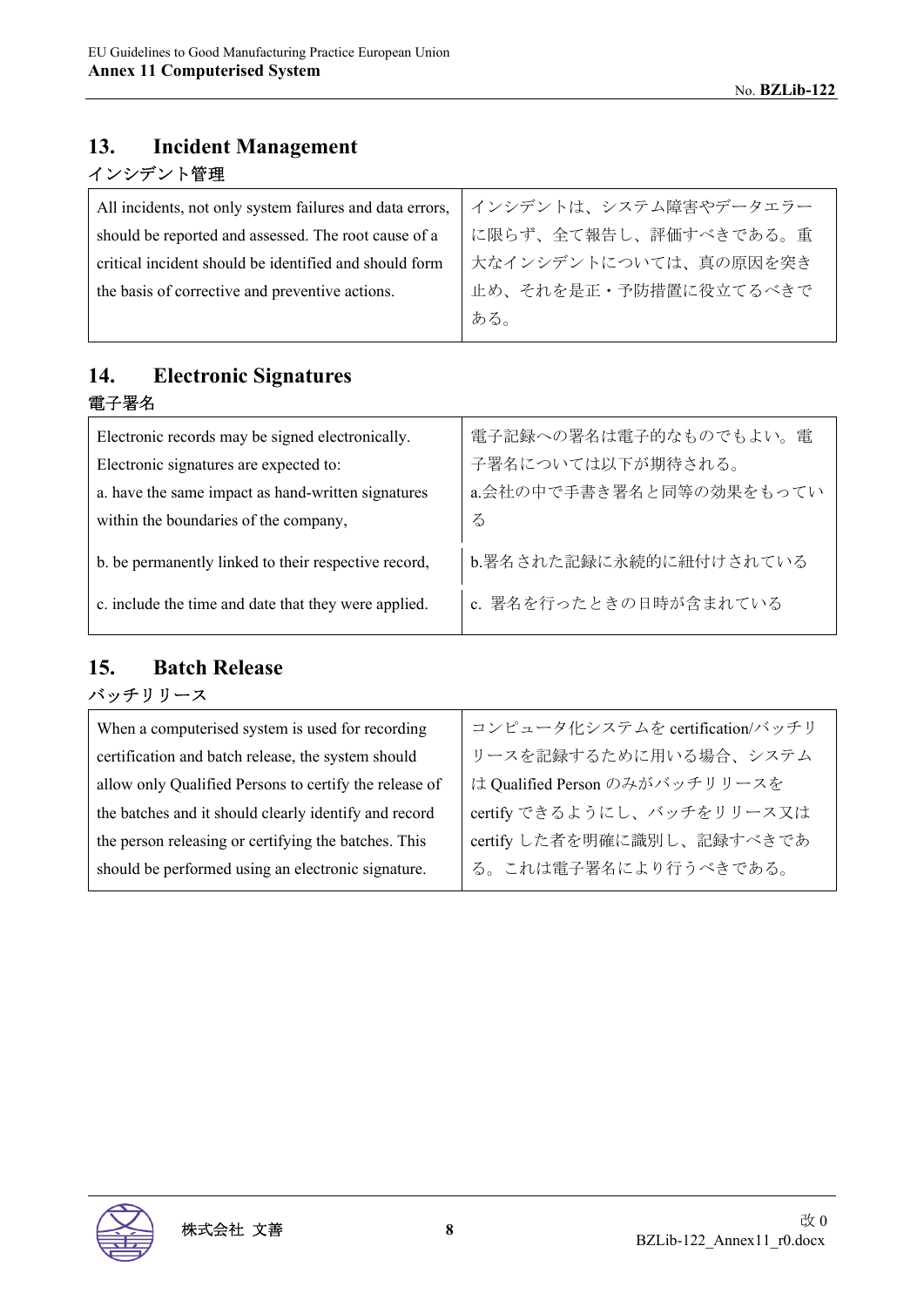#### **16. Business Continuity**  ビジネス継続

| For the availability of computerised systems          | 重要度の高いプロセスを支援するコンピュータ  |
|-------------------------------------------------------|------------------------|
| supporting critical processes, provisions should be   | 化システムの可用性のために、システムが故障  |
| made to ensure continuity of support for those        | した場合もプロセスが確実に継続してサポート  |
| processes in the event of a system breakdown (e.g. a  | されるよう準備すべきである (例:手動または |
| manual or alternative system). The time required to   | 代替システム)。〔故障してから〕これらの対  |
| bring the alternative arrangements into use should be | 策を実行に移すまでに要する時間は、リスクに  |
| based on risk and appropriate for a particular system | 基づき、当該システム及びシステムが支援する  |
| and the business process it supports. These           | 業務プロセスに対し適切なものとすべきであ   |
| arrangements should be adequately documented and      | る。これらの対策は適切に文書化し、テストす  |
| tested.                                               | べきである。                 |

#### **17. Archiving**  保管

| <u>иъв</u>                                                |                         |
|-----------------------------------------------------------|-------------------------|
| Data may be archived. This data should be checked         | データを [別メディアに] アーカイブしてもよ |
| for accessibility, readability and integrity. If relevant | い。この〔アーカイブした〕データは、可用    |
| changes are to be made to the system (e.g. computer       | 性・見読性・インテグリティをチェックすべき   |
| equipment or programs), then the ability to retrieve      | である。システム(例:コンピュータ機器やプ   |
| the data should be ensured and tested.                    | ログラム)を変更する場合、データを取り出す   |
|                                                           | ことができることを確実にし、〔そのことを〕   |
|                                                           | テストしておくべきである。           |
|                                                           |                         |